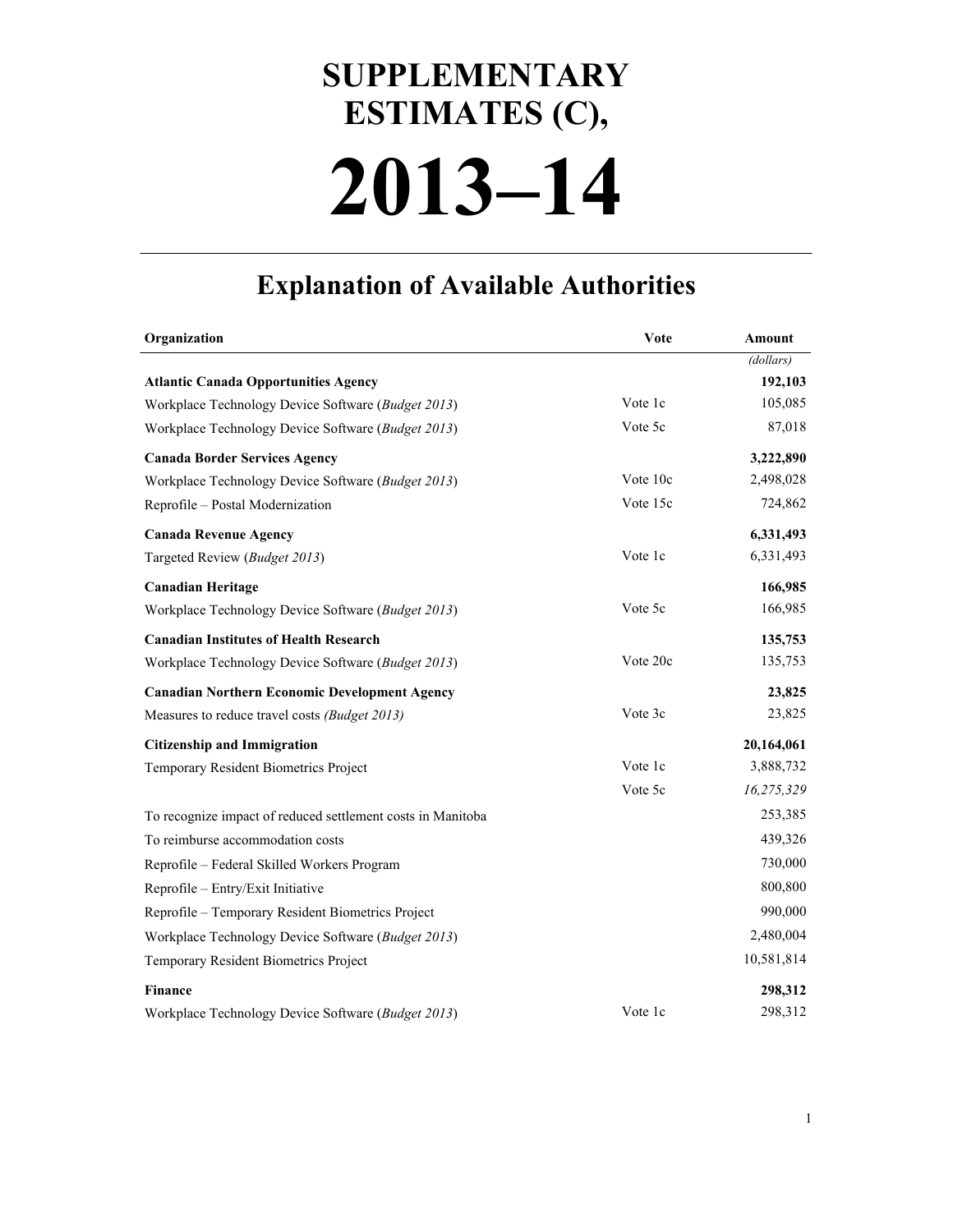| Organization                                                                                            | Vote     | Amount     |
|---------------------------------------------------------------------------------------------------------|----------|------------|
|                                                                                                         |          | (dollars)  |
| <b>Fisheries and Oceans</b>                                                                             |          | 32,219,930 |
| Reprofile - Canadian Coast Guard vessel life extensions and Mid-life<br>Modernization Program           | Vote 1c  | 29,865,290 |
| Reprofile - Canadian Coast Guard vessel life extensions and Mid-life<br>Modernization Program           | Vote 5c  | 2,154,640  |
| Reprofile - Digby Harbour Port Association for repairs at the Digby<br>Fisherman's Wharf in Nova Scotia | Vote 10c | 200,000    |
| <b>Foreign Affairs, Trade and Development</b>                                                           |          | 16,734,506 |
| Reprofile - Moscow Chancery Relocation Project                                                          | Vote 1c  | 16,734,506 |
| Health                                                                                                  |          | 5,358,731  |
| Workplace Technology Device Software (Budget 2013)                                                      | Vote 1c  | 1,358,731  |
|                                                                                                         | Vote 10c | 4,000,000  |
| Reprofile – Retrofit of the Sir Frederick Banting Building                                              |          | 600,000    |
| Reprofile - First Nations and Inuit Component of the Federal Tobacco Control<br>Strategy                |          | 3,400,000  |
| <b>Indian Affairs and Northern Development</b>                                                          |          | 72,358,897 |
| Reprofile – Federal Contaminated Sites Action Plan                                                      | Vote 1c  | 12,710,484 |
|                                                                                                         | Vote 10c | 59,648,413 |
| Reprofile – Manitoba Treaty Land Entitlement Agreements                                                 |          | 1,792,860  |
| Reprofile – Saskatchewan Treaty Land Entitlement Tax Loss Compensation<br>Fund                          |          | 2,500,000  |
| Reprofile - Federal Contaminated Sites Action Plan                                                      |          | 22,355,553 |
| Reprofile - Budget 2012 Schools                                                                         |          | 33,000,000 |
| <b>Justice</b>                                                                                          |          | 1,421,536  |
| Workplace Technology Device Software (Budget 2013)                                                      | Vote 1c  | 156,084    |
| Workplace Technology Device Software (Budget 2013)                                                      | Vote 5c  | 1,265,452  |
| <b>National Defence</b>                                                                                 |          | 49,497,531 |
| Workplace Technology Device Software (Budget 2013)                                                      | Vote 5c  | 49,497,531 |
| <b>National Research Council of Canada</b>                                                              |          | 1,530,000  |
| Workplace Technology Device Software (Budget 2013)                                                      | Vote 65c | 1,530,000  |
| <b>Natural Sciences and Engineering Research Council</b>                                                |          | 122,482    |
| Workplace Technology Device Software (Budget 2013)                                                      | Vote 80c | 122,482    |
| <b>Parks Canada Agency</b>                                                                              |          | 780,878    |
| Workplace Technology Device Software (Budget 2013)                                                      | Vote 20c | 780,878    |
| <b>Privy Council</b>                                                                                    |          | 114,949    |
| Workplace Technology Device Software (Budget 2013)                                                      | Vote 1c  | 114,949    |